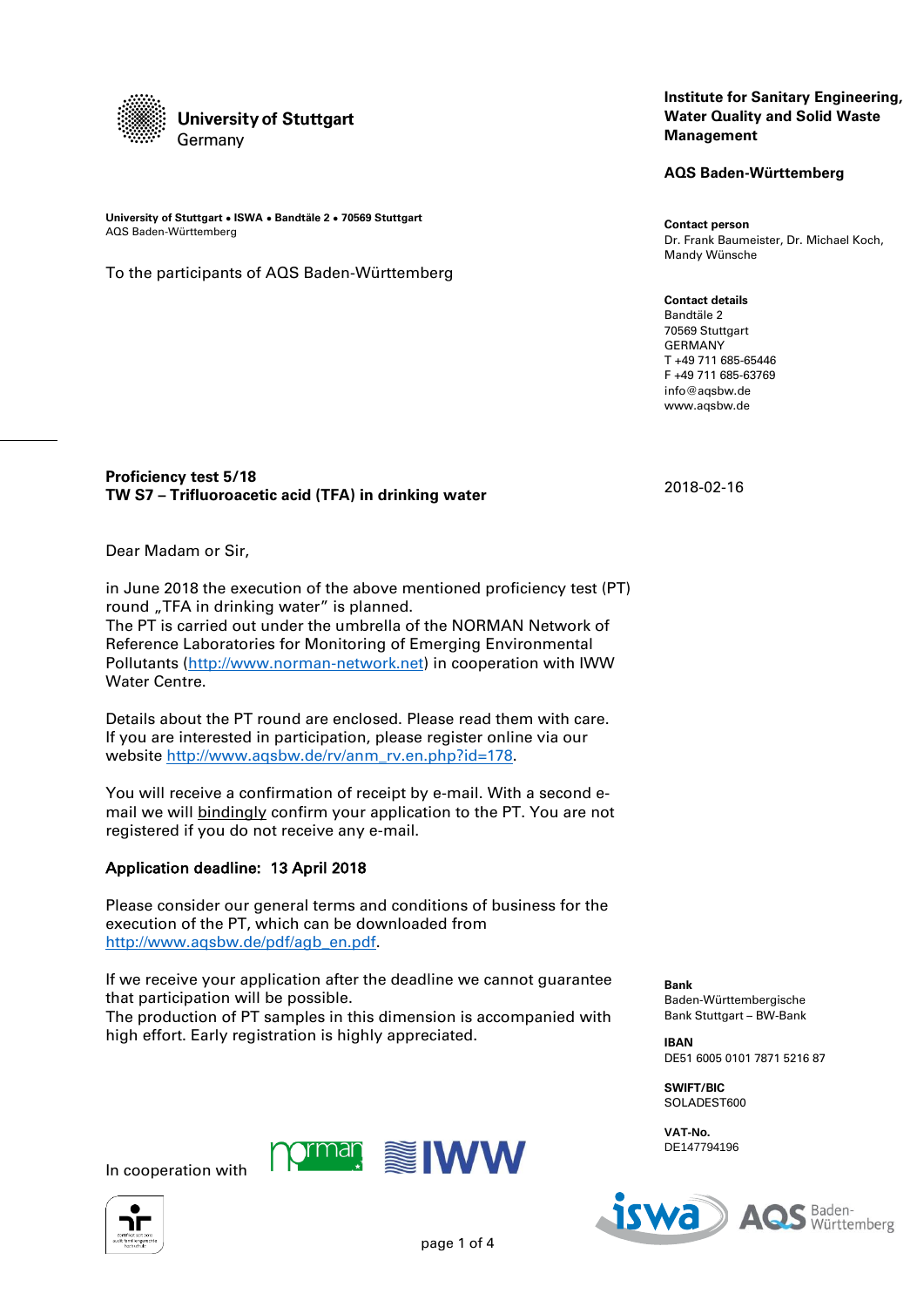If you have any questions, please do not hesitate to contact us: **AQS Baden-Württemberg** AQS Baden-Württemberg, Bandtäle 2, 70569 Stuttgart, Germany<br>Phone: +49 711 685 65446 +49 711 685 65446 Telefax: +49 711 685 53769<br>E-Mail: info@agsbw.de info@aqsbw.de Contact: Mandy Wünsche, Dr. Frank Baumeister, Dr. Michael Koch

Best regards

Hoes

Scientific director AQS

Annex: Details of the proficiency test exercise

F.J.A

Dr.-Ing. Michael Koch Dr.-Ing. Frank Baumeister<br>Scientific director AQS PT coordinator

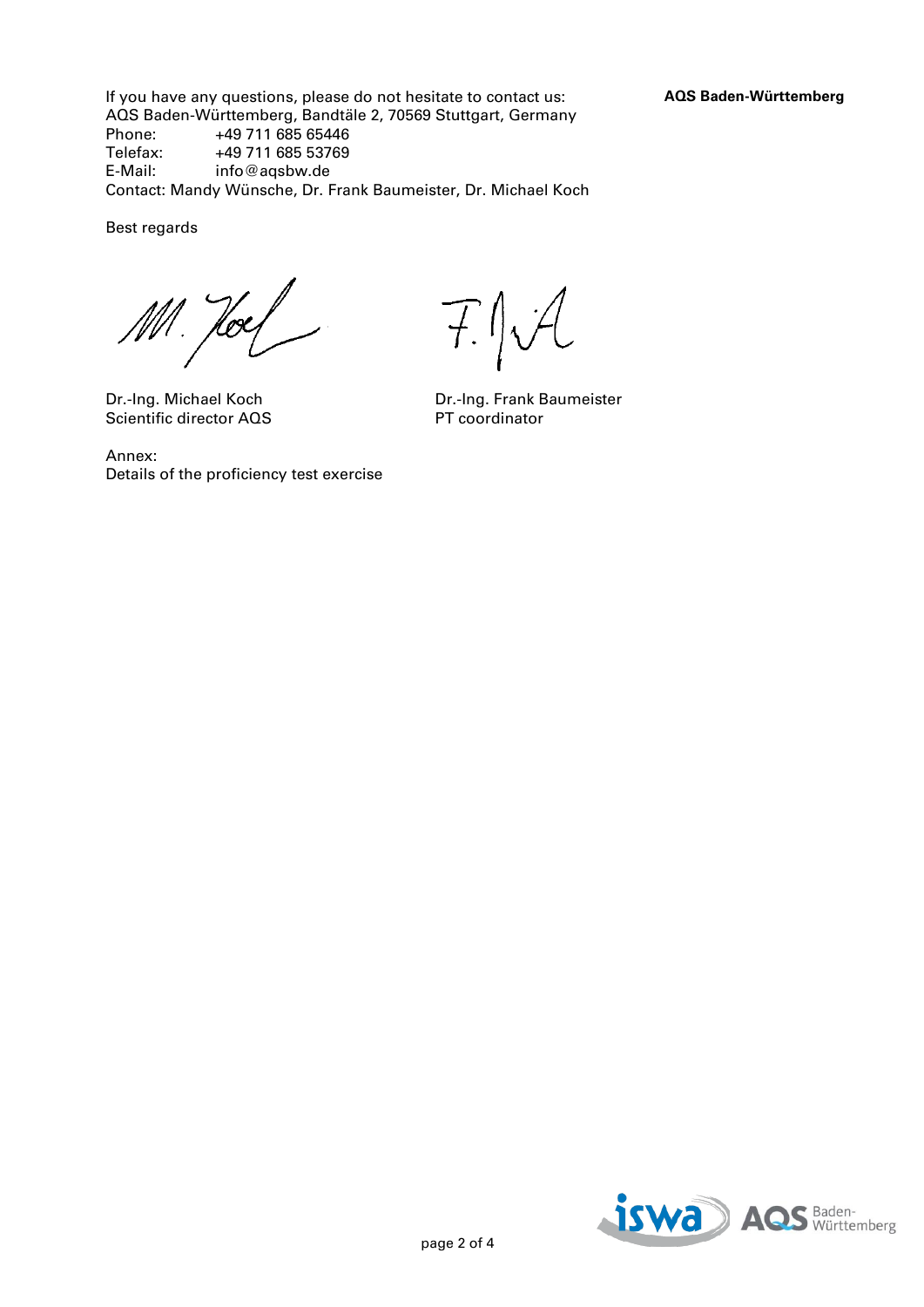

### Details of the proficiency test round 5/18 TW S7 – Trifluoroacetic acid (TFA) in drinking water – June 2018

#### **Parameters**

Trifluoracetic acid (TFA) (CAS-No.: 76-05-1)

### **Matrix**

Drinking water

### Dates and deadlines

Registration deadline: 13 April 2018

#### Please register for this PT only via our website www.aqsbw.de.

You will receive a confirmation of receipt by e-mail. With a second e-mail we will bindingly confirm your application to the PT. You are not registered if you do not receive any e-mail.

Dispatch of the samples: 05 June 2018

# Deadline for submission of results: 25 June 2018; 24:00h online via internet. Results submitted after the deadline will not be accepted.

#### Sample dispatch

Samples will be sent by courier service.

#### Sample details

3 samples for the determination of TFA in 100-ml-ground bottles with ground-in stopper.

#### Permitted analytical methods

Participants are free to choose a suitable method.

#### Limit of quantification

The analytical methods must be able to achieve the following limits of quantification:

| parameter                  | Limit of<br>determination [µg/l] | Max. concentration<br>$[\mu$ g/l] |
|----------------------------|----------------------------------|-----------------------------------|
| Perfluoroacetic acid (TFA) | 0,3                              | 20                                |

#### Execution of the analysis

The samples must be analysed in the own laboratory with own personnel and own equipment. Subcontracting of the analysis is not allowed.